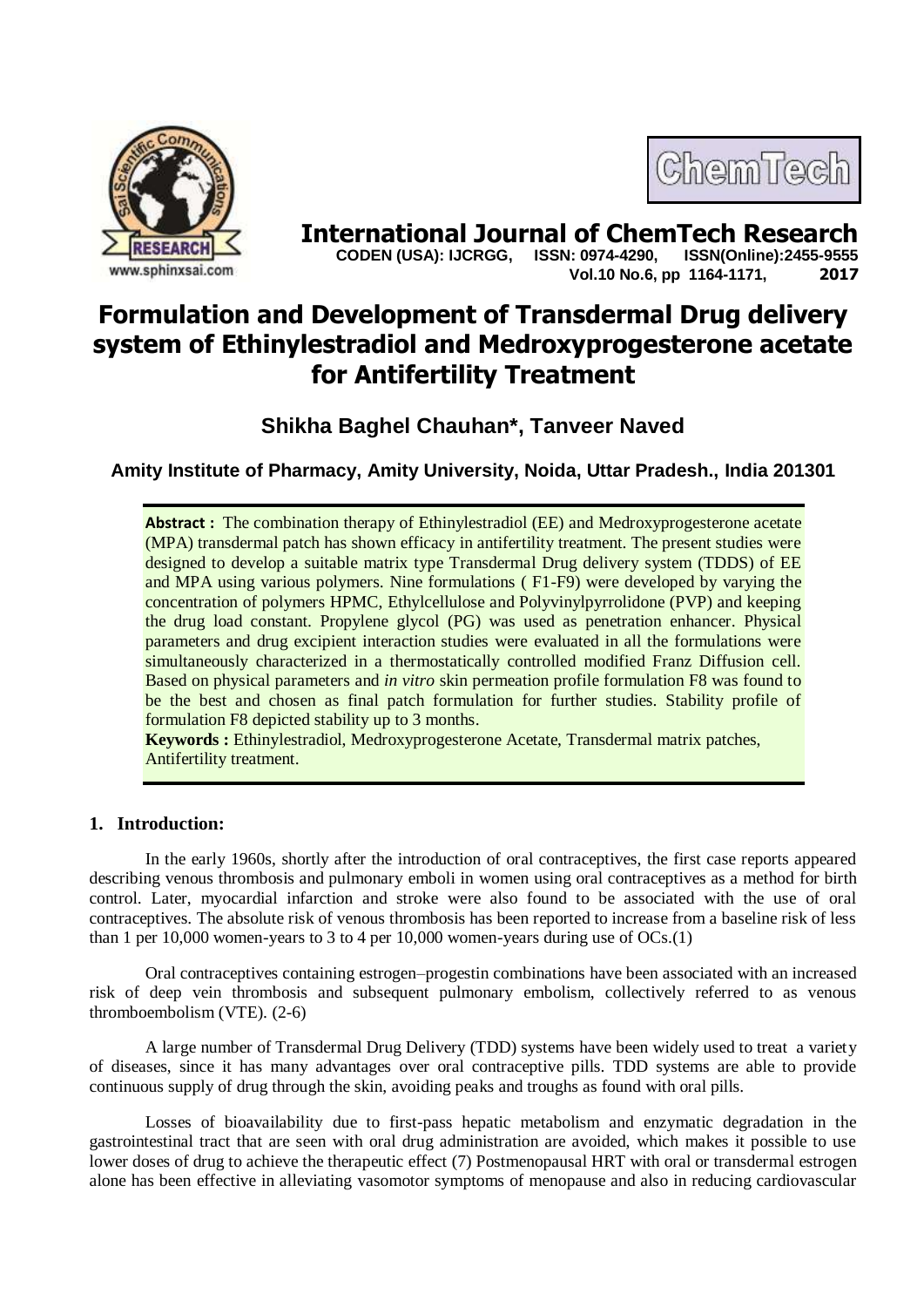mortality risks and osteoporosis, but concomitant progestin therapy would protect against endometrial hyperplasia and carcinoma without compromising the benefits of estrogen therapy.(8)

Therefore, it was decided to plan formulation and development of transdermal patch containing Ethinylestradiol (EE) and Medroxy progesterone acetate (MPA) using various polymers, enhancers and plasticizers to overcome the side effects associated with oral contraceptives pills and have an alternative to the patients suffering from daily dosing problems associated with oral contraceptives.

## **2. Materials and Methods**

## **2.1 Materials**

Ethinylestradiol was obtained as a gift sample from cipla pharmaceuticals, Ltd., Mumbai and Medroxyprogesterone acetate was obtained fromTokyo Chemical Industry Co., Ltd, Japan. HPMC, EC and PVP were obtained from Central Drug House Pvt. Ltd., New Delhi. Other materials used in the study (Sodium chloride, Disodium hydrogen phosphate, Potassium Dihydrogen phosphate etc) were purchased from Central Drug House Pvt. Ltd., New Delhi and were of analytical grade. Double Distilled water was used throughout the study.

## **2.2. Simultaneous spectrophotometric determination of EE and MPA**

Ethinylestradiol absorbs at λmax of MPA and vice versa. Thus, a simple spectrophotometric method

using no prior separation has been developed for the analysis of EE and MPA in phosphate buffer (pH 7.4) by Vierordt's equation in our laboratory (9).

## **2.3. Drug–polymer interaction studies**

The physicochemical compatibility between the drugs and polymers used in the patches was studied by using differential scanning calorimetry (DSC). The sample was heated between  $30^{\circ}$ C and  $30^{\circ}$ C at the rate of 10°C/min in an atmosphere of nitrogen (20 mL/min). The thermograms obtained for the drug, polymers, physical mixture of drugs with polymers and formulation (patch) were compared.

## **2.4Preparation of films**

The matrix transdermal patch containing EE and MPA was prepared using different polymers.

| <b>Formulation</b><br>Code |                          | <b>Polymers</b>          |                          | <b>Plasticizer</b> |                         | <b>Drug</b>    | <b>Drug</b>            |
|----------------------------|--------------------------|--------------------------|--------------------------|--------------------|-------------------------|----------------|------------------------|
|                            | <b>HPMC</b><br>$\%$ w/v  | $EC\%$ w/v               | PVP <sub>0</sub><br>w/v  | <b>PG</b> %<br>w/w | <b>DMSO</b><br>$\%$ w/w | EE<br>(mg/cm2) | <b>MPA</b><br>(mg/cm2) |
| F1                         | 2                        |                          | $\overline{\phantom{0}}$ | 30                 | 7                       | 0.35           | 2.14                   |
| F2                         | -                        | 2                        |                          | 30                 | $\mathbf{r}$            | 0.35           | 2.14                   |
| F3                         | $\overline{\phantom{a}}$ | $\overline{\phantom{a}}$ | 2                        | 30                 | ┑                       | 0.35           | 2.14                   |
| <b>F4</b>                  | 3                        | $\overline{\phantom{0}}$ |                          | 30                 | ⇁                       | 0.35           | 2.14                   |
| F5                         | ۰                        | 3                        | $\overline{\phantom{a}}$ | 30                 | $\mathbf{r}$            | 0.35           | 2.14                   |
| F <sub>6</sub>             | $\overline{\phantom{a}}$ | $\overline{\phantom{a}}$ | 3                        | 30                 | $\mathbf{r}$            | 0.35           | 2.14                   |
| F7                         |                          | 0.5                      | 0.5                      | 30                 | ⇁                       | 0.35           | 2.14                   |
| F8                         | 0.5                      |                          | 0.5                      | 30                 | 7                       | 0.35           | 2.14                   |
| F9                         | 0.5                      | 0.5                      |                          | 30                 | ┑                       | 0.35           | 2.14                   |

**Table 1 : Composition of EE and MPA Transdermal Drug Delivery systems.**

EC: ethyl cellulose, PVP: polyvinylpyrrolidone, HPMC: hydroxypropyls methylcellulose, PG: propylene Glycol, DMSO: Dimethyl sulfoxide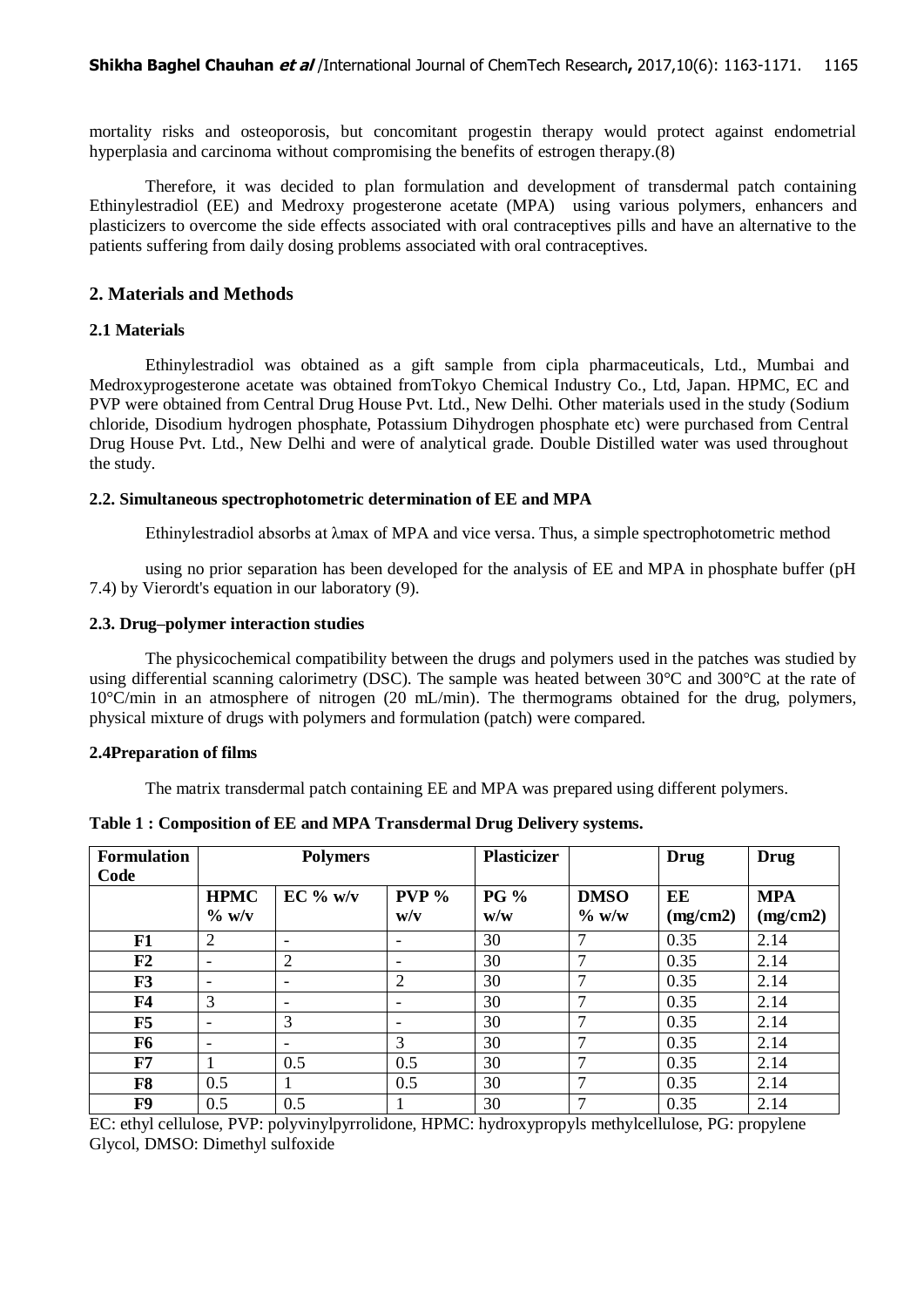Method used for the preparation of transdermal film is by solvent casting technique. Table 1.shows composition of transdermal films of  $EE$  and MPA with HPMC,  $EC \& PVP$ . To prepare polymeric solution for transdermal film, required quantity of polymer was taken to obtain the concentration of 2%  $\&$  3% w/v. Polymer were dissolved in the ethanol with the help of magnetic stirrer for 30 min. Drug was dissolved separately in the solvents with help of magnetic stirrer for 30 min, propylene glycol (PG) was added to this drug solution and mixed with the help of magnetic stirrer for another 30 min. The solution containing drug with PG was added to the polymer solution and the whole solution was stirred for 30 min using magnetic stirrer. Then the solution was sonicated to ensure the uniform distribution, and then the solution was casted in flat surfaced petridish. The casting volume was kept as 5 ml/ 2 cm2 to get the drug concentration of 7 mg/ 2cm2. The films were dried at room temperature, to avoid rapid evaporation of solvent and the drug, the petridish was covered with the inverted funnel for 48 h. The dried films were taken out and packed in an aluminium foil covering, which was used as backing membrane. The dried films were stored in desiccators for a week until further evaluation. There was no change in the physical appearance or texture of the films after storage

# **2.5 Physicochemical Evaluation of the prepared transdermal patch.**

# **a) Organoleptic Characteristics.**

The prepared patch was physically inspected for its appearance, colour, clarity, flexibility, and smoothness.

## **b) Thickness**

The thickness of the patches was assessed at three different points using screw gauze and the average weight of three patches was calculated.

## **c) Weight Uniformity.**

Three patches of equal size were taken and weighed on electronic balance to check for weight variation

## **d) Folding Endurance**

It was determined by repeatedly folding a small strip of films at the same place till it broke. The number of times, the films could be folded at the same placewithout breaking gave the value of folding endurance.(10)

# **e) Moisture Content.**

The prepared patch was weighed and kept in the dessicator containing fused calcium chloride for about 24 hours. After that it was taken out and weighed again (10). The percentage of moisture content was calculated on the basis of the following formula:

Percentage of moisture content =  $[Initial weight - Final weight] \times 100$ .

Final weight

# **f) Drug Content Determination**

The patch  $(1 \text{ cm}^2)$  was cut and added to a beaker containing 100 ml of phosphate buffered pH 7.4. The medium was stirred (500 rpm) with teflon coated magnetic bead for 5 hours. The contents were filtered using whatman filter paper and the filtrate was analyzed by U.V. spectrophotometer at 280 nm for the drug content against the blank solution.

## **g) Moisture Absorption**

The films were placed in dessicator containing saturated solution of aluminum chloride, keeping the humidity inside the dessicator at 79.5% RH. After 3 days the films were taken and weighed the percentage moisture absorption of three films were determined.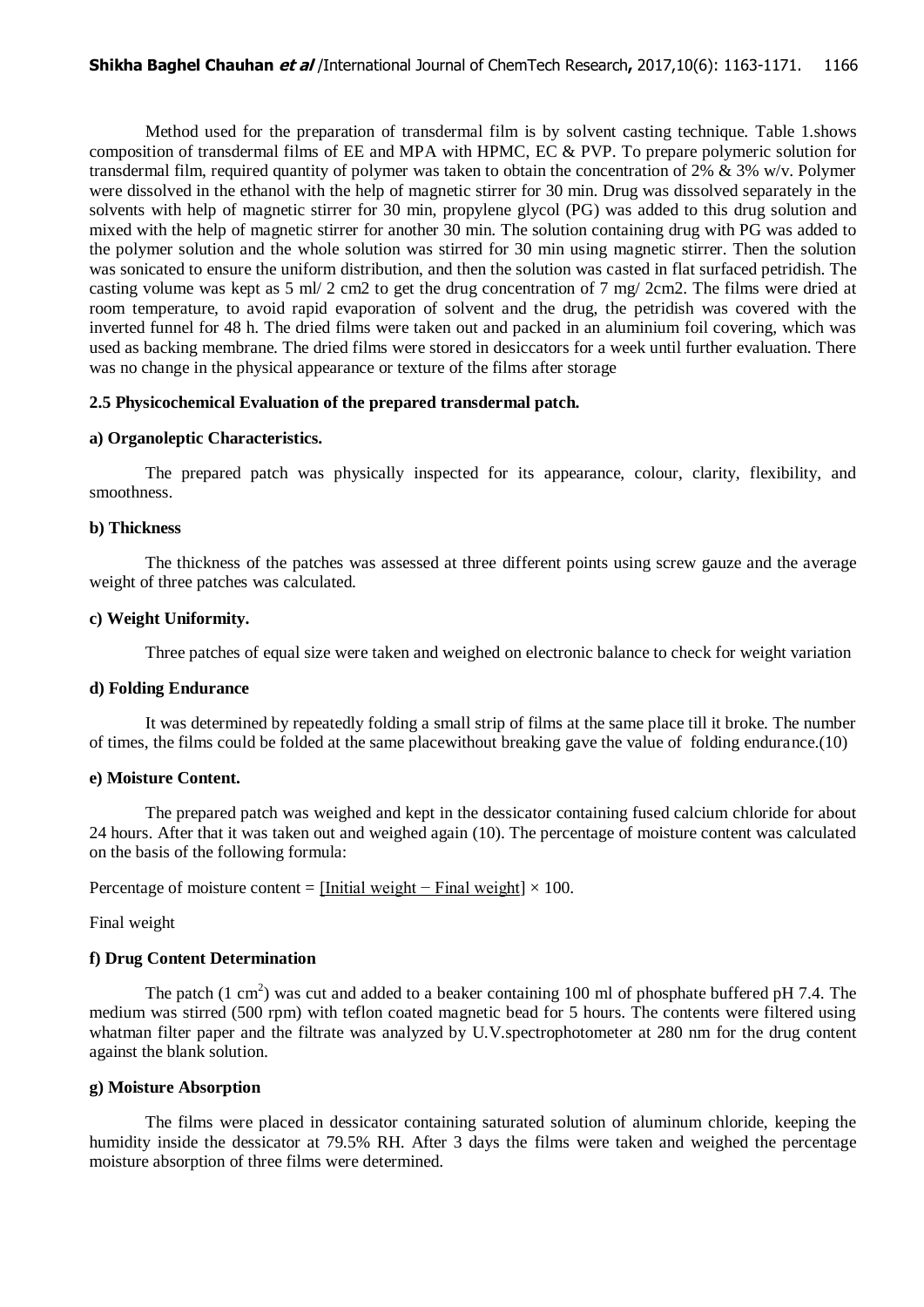**Percentage moisture absorption =**Final weight – Initial weight X 100

Initial weight

## *In vitro* **drug release studies**

The *in vitro* release was carried out with the semi permeable membrane using open ended cylinder. The cylinder consists of two chambers, the donor and the receptor compartment. The donor compartment was open at the top and was exposed to atmosphere. The temperature was maintained at  $37 \pm 0.5$  °C and receptor compartment was provided with sampling port. The diffusion medium used was phosphate buffer (pH 7.4) .The drug containing patch with a support of backing membrane was kept in the donor compartment and it was separated from the receptor compartment by semipermeable membrane. The semipermeable membrane was previously soaked for 24 hours in phosphate buffer (pH 7.4) The receptor compartment containing 300ml phosphate buffer (pH 7.4) in a beaker was maintained at  $37 \pm 0.5$  °C and stirred at 50 rpm with magnetic beads operated by magnetic stirrer. A sample of 1 ml was withdrawn at predetermined time intervals and replaced with fresh buffer. The concentration of drug was determined by spectrophotometrically at 280nm.

# **Ex vivo Skin Permeation Studies (11)**

The in vitro skin permeation studies were carried out using dorsal section of full thickness skin from albino rats (weighing between 200-250 g) whose hair had been removed. The transdermal patches were firmly pressed on the centre of the rat skin. Once adhesion to the skin surface had been confirmed, the skin was quickly mounted on the diffusion tube which acted as the donor compartment. 100 ml of phosphate buffer of pH 7.4 taken in a beaker, which acted as the receptor compartment to maintain the sink condition. The donor compartment was kept in contact with the receptor compartment and the receptor compartment was stirred magnetically during the study. After every 1 hrs sample (1ml) was withdrawn at predetermined time intervals and replaced with fresh buffer. The concentration of drug was determined by U.V. spectrophotometrically at 240 nm.

# **Results and Discussion**

4.1. *Organoleptic Characteristics*. The prepared patches were translucent showing good flexibility and smoothness.

4.2. *Thickness*. The thickness of prepared patches was ranged between 0.024  $\pm$ 0.003µ to 0.028  $\pm$ 0.002µ as given in Table 2.

| Sr. No         | Formulation<br>Code | Mean<br><b>Thickness</b><br>$(\mu)$ | <b>Moisture</b><br><b>Content</b><br>$\frac{9}{6}$ | <b>Moisture</b><br>Absorption<br>$\frac{9}{6}$ | <b>Drug</b><br>Content $(\% )$ | <b>Folding</b><br><b>Endurance</b> | Weight (mg)      |
|----------------|---------------------|-------------------------------------|----------------------------------------------------|------------------------------------------------|--------------------------------|------------------------------------|------------------|
|                | F1                  | $0.024 \pm 0.003$                   | $2.692 \pm 0.012$                                  | $2.864 \pm 0.012$                              | $96.28 \pm 0.36$               | $125 \pm 4.8$                      | $25.85 \pm 0.10$ |
| 2              | F2                  | $0.026 + 0.002$                     | $1.972 \pm 0.013$                                  | $2.514 \pm 0.012$                              | $97.45 \pm 0.25$               | $118 \pm 5.3$                      | $26.12 \pm 0.10$ |
| $\mathcal{R}$  | F <sub>3</sub>      | $0.024 \pm 0.006$                   | $1.972 \pm 0.013$                                  | $2.973 \pm 0.014$                              | $98.38 \pm 0.14$               | $130 \pm 4.4$                      | $25.23 \pm 0.12$ |
| $\overline{4}$ | F <sub>4</sub>      | $0.027 \pm 0.003$                   | $2.834 + 0.012$                                    | $2.743 + 0.012$                                | $96.28 + 0.18$                 | $126 \pm 3.5$                      | $26.28 \pm 0.10$ |
| 5              | F <sub>5</sub>      | $0.028 \pm 0.002$                   | $1.996 \pm 0.010$                                  | $2.524 \pm 0.011$                              | $97.76 \pm 0.23$               | $122 \pm 4.9$                      | $26.98 \pm 0.12$ |
| 6              | F <sub>6</sub>      | $0.025 \pm 0.003$                   | $2.963 \pm 0.011$                                  | $3.015 + 0.014$                                | $98.23 + 0.27$                 | $128 \pm 3.3$                      | $25.78 \pm 0.14$ |
| $\tau$         | F7                  | $0.025 \pm 0.005$                   | $2.128 \pm 0.010$                                  | $2.342 \pm 0.042$                              | $96.21 \pm 0.17$               | $118 \pm 2.5$                      | $25.52 \pm 0.11$ |
| 8              | F <sub>8</sub>      | $0.025 + 0.002$                     | $2.450 + 0.026$                                    | $2.290 \pm 0.024$                              | $97.34 + 0.10$                 | $113 + 3.6$                        | $25.82 \pm 0.23$ |
| $\mathbf{Q}$   | F <sub>9</sub>      | $0.024 + 0.004$                     | $2.520 + 0.041$                                    | $2.462 + 0.041$                                | $97.68 \pm 0.14$               | $122 + 2.3$                        | $25.78 \pm 0.21$ |

**Table 2: Physicochemical parameters of transdermal patches (F1-F9)**

 $S.D = *$  average of three reading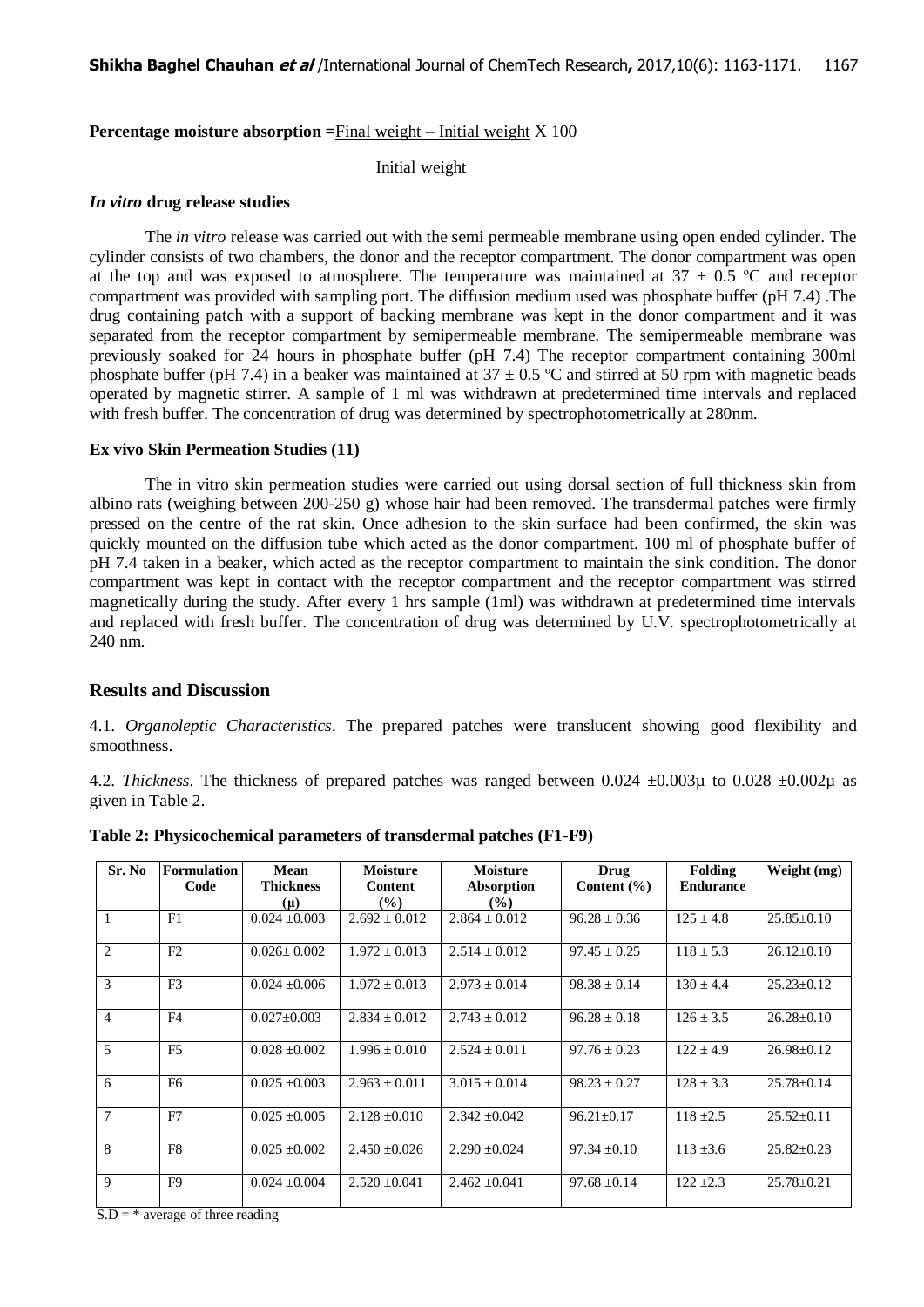4.3. *Weight Uniformity*. The weight of prepared patches wasranged between 25.23±0.12 mg to 26.98±0.12 mg as given in Table 2. The weights are found to be high with films prepared with higher proportions of HPMC.

4.4. *Folding Endurance*. The folding endurance of prepared patches was ranged between  $113 \pm 3.6$  to  $130 \pm 4.4$ as given in Table 2.

4.5. *Moisture Content*. The moisture content of prepared patches was ranged between 1.972 ± 0.013 % to 2.963  $\pm$  0.011 % as given in Table 2.

4.5 *Moisture Absorption:* The moisture absorption of prepared patches was ranged between 2.290 ±0.024% to  $3.015 \pm 0.014\%$  as given in Table 2.

| Sr. No                   | Formulation<br>Code | <b>Tensile</b><br>strength<br>$(gm/10cm^2)$ * | <b>Moisture absorption</b><br>$(\%)$ | Water vapour<br>transmission rate<br>$Gm/cm^2/72$ hrs |
|--------------------------|---------------------|-----------------------------------------------|--------------------------------------|-------------------------------------------------------|
| $\mathbf{1}$             | F1                  | $15.15 \pm 0.22$                              | $2.864 \pm 0.012$                    | $0.01720 \pm 0.005$                                   |
| $\overline{2}$           | F2                  | $14.86 \pm 0.12$                              | $2.514 \pm 0.012$                    | $0.01718 \pm 0.003$                                   |
| 3                        | F <sub>3</sub>      | $15.72 \pm 0.14$                              | $2.973 \pm 0.014$                    | $0.01721 \pm 0.002$                                   |
| $\overline{\mathcal{A}}$ | F <sub>4</sub>      | $15.64 \pm 0.24$                              | $2.743 \pm 0.012$                    | $0.01738 \pm 0.005$                                   |
| 5                        | F5                  | $15.96 \pm 0.11$                              | $2.524 \pm 0.011$                    | $0.01728 \pm 0.003$                                   |
| 6                        | F6                  | $15.44 \pm 0.17$                              | $3.015 \pm 0.014$                    | $0.01753 \pm 0.002$                                   |
| $\overline{7}$           | F7                  | $15.12 \pm 0.22$                              | $2.342 \pm 0.042$                    | $0.01578 \pm 0.003$                                   |
| 8                        | F <sub>8</sub>      | $14.96 \pm 0.31$                              | $2.290 \pm 0.024$                    | $0.01524 \pm 0.002$                                   |
| 9                        | F9                  | $15.62 \pm 0.14$                              | $2.462 \pm 0.041$                    | $0.01581 \pm 0.002$                                   |

**Table 2. Physicochemical Charactersitics of the prepared Films**

 $S.D = * average of three reading$ 

**Table 3:** *CP***R of EE+MPA transdermal patches from F1 to F9**

| <b>Time</b> | F1                 | F2                 | F3                 | <b>F4</b>          | F5                 | F6                  | F7                  | F8              | F9                  |
|-------------|--------------------|--------------------|--------------------|--------------------|--------------------|---------------------|---------------------|-----------------|---------------------|
| (h)         |                    |                    |                    |                    |                    |                     |                     |                 |                     |
|             | $7.83 \pm$<br>2.23 | $6.34 \pm$<br>6.56 | $8.35 \pm$<br>7.52 | $4.25 \pm$<br>2.53 | $2.45 \pm$<br>6.47 | $4.02 \pm$<br>10.25 | $7.82 \pm$<br>10.56 | $8.89 \pm 8.65$ | $10.36 \pm$<br>5.64 |
| 2           | $14.25 +$          | $11.8 \pm$         | $16.54 \pm$        | 11.84              | $8.64 \pm$         | $13.11 +$           | $12.24 +$           | $16.52 \pm$     | $16.85 \pm$         |
|             | 1.52               | 5.23               | 8.24               | $\pm 10.26$        | 9.54               | 8.92                | 11.61               | 13.67           | 10.3                |
| 6           | $38.51 \pm$        | $36.41 \pm$        | $45.67 \pm$        | 33.24              | $35.34 \pm$        | $37.24 \pm$         | $30.48 \pm$         | $38.21 \pm$     | $45.32 \pm$         |
|             | 3.23               | 8.56               | 9.67               | ±13.26             | 2.97               | 5.79                | 9.34                | 9.37            | 10.67               |
| 10          | $58.75 +$          | $53.84 +$          | $62.84 +$          | 54.26 $\pm$        | 53.26 $\pm$        | $54.37 +$           | $55.47 +$           | $58.23 +$       | $63.54 \pm$         |
|             | 5.25               | 5.35               | 5.64               | 5.36               | 11.26              | 9.37                | 11.37               | 9.27            | 12.39               |
| 12          | $68.68 \pm$        | $61.94 \pm$        | $69.47 +$          | 59.89 $\pm$        | 58.86 $\pm$        | $60.91 \pm$         | $68.12 \pm$         | $71.25 +$       | $72.37 \pm$         |
|             | 5.65               | 4.56               | 7.96               | 2.74               | 8.34               | 2.91                | 11.36               | 10.24           | 8.34                |
| 24          | $85.48 \pm$        | $80.34 \pm$        | $87.96 +$          | $77.27 +$          | $72.95 \pm$        | $79.48 \pm$         | $89.74 +$           | $92.76 \pm$     | $91.21 \pm$         |
|             | 1.38               | 2.34               | 1.52               | 2.12               | 1.15               | 2.36                | 1.68                | 3.15            | 1.62                |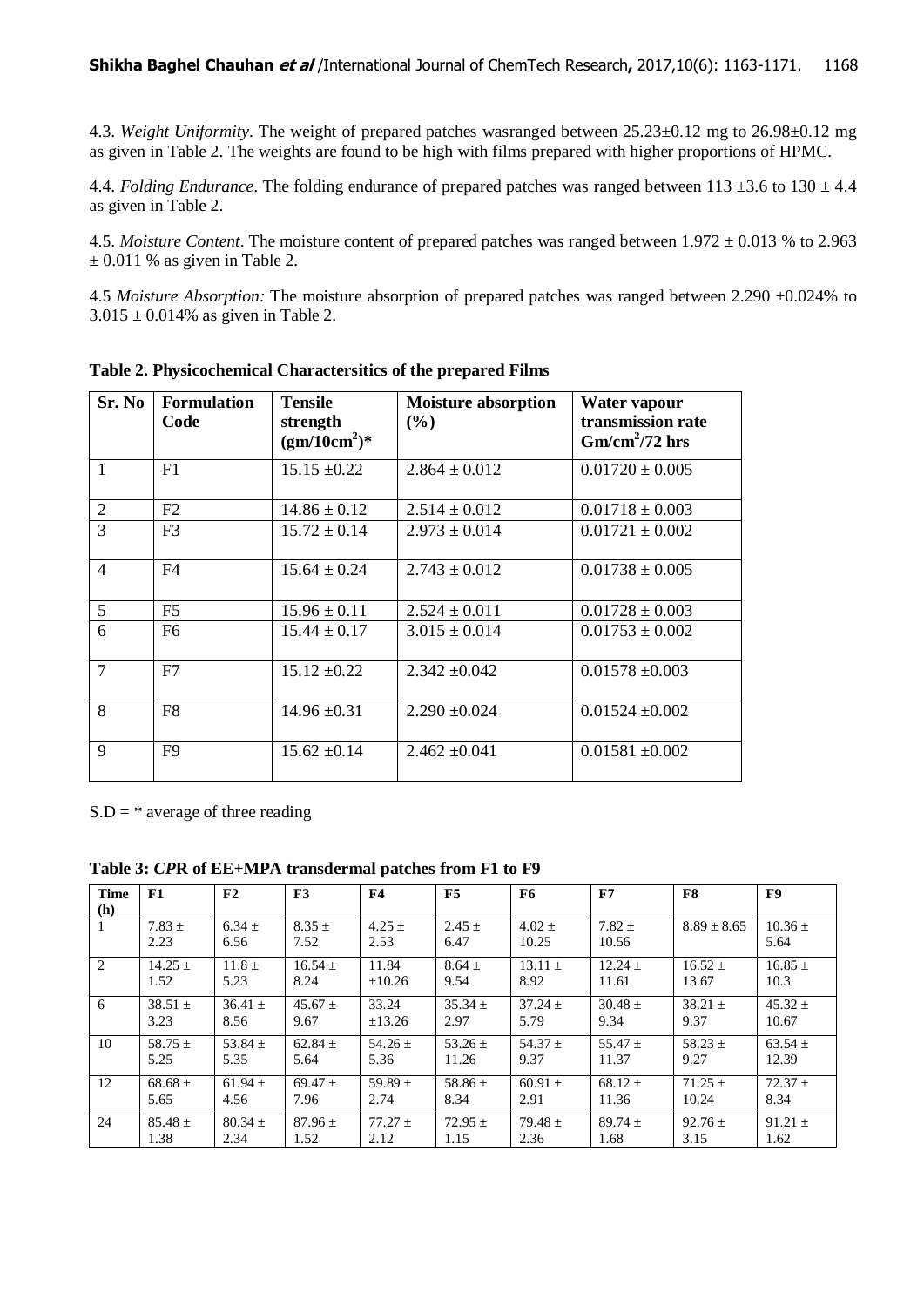| <b>Formulation</b><br>code | Zero order<br><b>Regression</b><br>value $(R2)$ | <b>First order</b><br><b>Regression</b><br>value | Higuchi<br><b>Regression</b><br>value | <b>KoresmeyarPeppas</b><br>(slope) |
|----------------------------|-------------------------------------------------|--------------------------------------------------|---------------------------------------|------------------------------------|
| ${\bf F1}$                 | 0.976                                           | 0.981                                            | 0.971                                 | 1.022                              |
| F <sub>2</sub>             | 0.933                                           | 0.931                                            | 0.925                                 | 1.021                              |
| F3                         | 0.946                                           | 0.933                                            | 0.943                                 | 0.998                              |
| <b>F4</b>                  | 0.928                                           | 0.929                                            | 0.922                                 | 1.202                              |
| F5                         | 0.935                                           | 0.933                                            | 0.913                                 | 1.024                              |
| <b>F6</b>                  | 0.936                                           | 0.935                                            | 0.923                                 | 1.023                              |
| F7                         | 0.952                                           | 0.935                                            | 0.946                                 | 1.023                              |
| F <sub>8</sub>             | 0.951                                           | 0.927                                            | 0.950                                 | 1.022                              |
| F9                         | 0.942                                           | 0.924                                            | 0.947                                 | 1.024                              |

**Table 4: Regression Coefficient (r<sup>2</sup>) values of kinetic model of formulation F1-F9**

4.6. *Drug Content*. The drug content of the prepared patches was ranged between 96.28 ± 0.18

Mg to  $98.38 \pm 0.14$  in w/w ratio with the weight of patch as given in Table 2. Good Uniformity in drug content was observed.

# 4.7. *In Vitro Release studies:*

Release rate was increased when the concentration of HPMCwas increased in the of this polymer formulations. This is because as the proportion of this polymer in the matrix increased, there was an increase in the amount of water uptake and hydration of the polymer matrix and thus more drugs was released. The EC was used to retard the release of the drug from the matrix due to the more hydrophobic nature, therefore the prolonged drug release was obtained. The results of the in vitro drug release studies from trnadermal patches were showed in Fig

> F8 F9

#### 100 90 **Cumulative Percentage Release Cumulative Percentage Release**  $-F1$ 80  $-F2$ 70  $-F3$ 60 50  $\leftarrow$  F4 40  $\leftarrow$  F5 30  $-56$ 20  $-F7$ 10 0 0 5 10 15 20 25 30 **Time(hr)**

# **Ex vivo skin permeation studies**

**Fig. 1. Release profiles of EE and MPA from formulations F1-F9**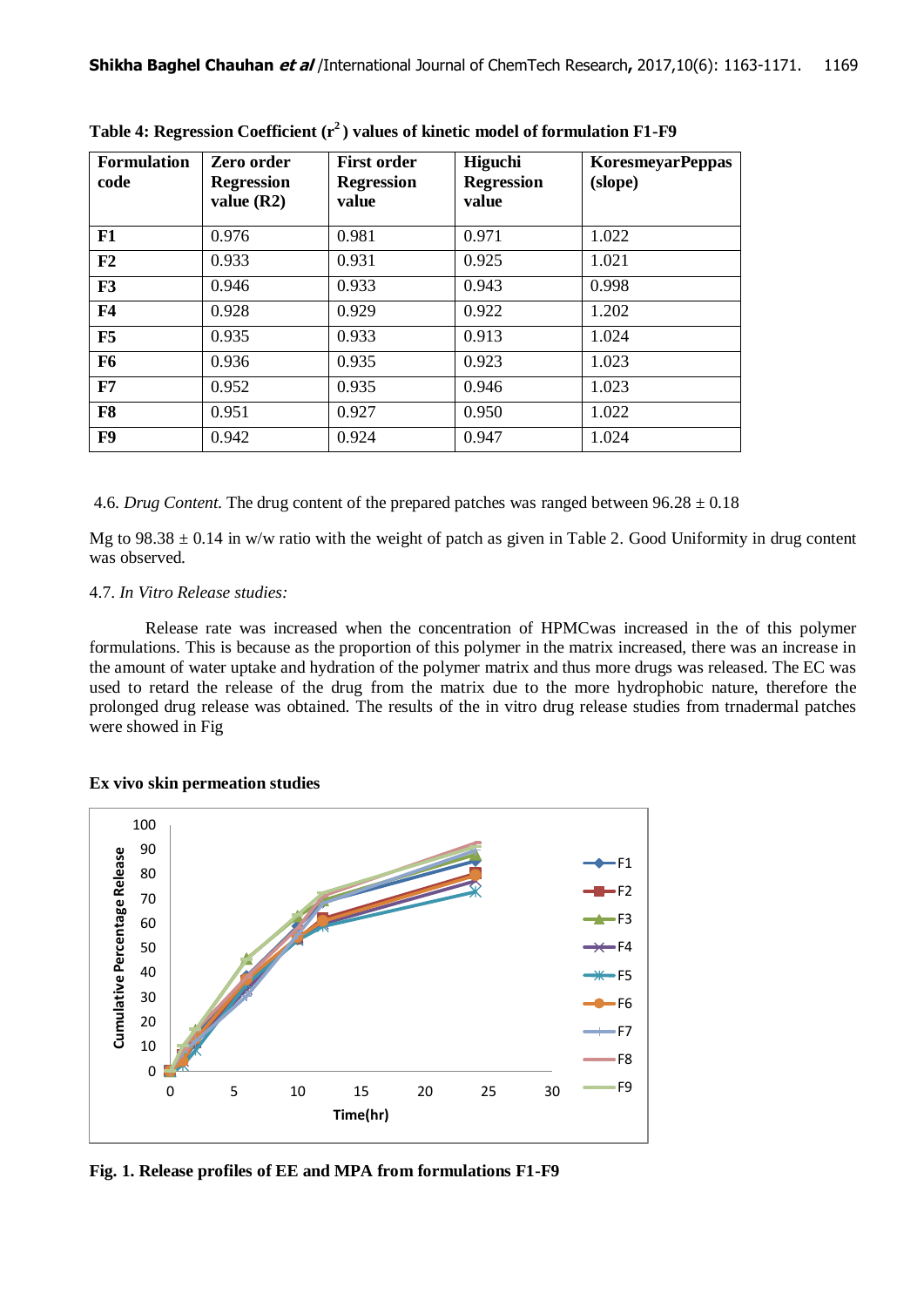The results of ex vivo permeation of EE and MPA from patches are shown in Fig 2. The order of drug permeation from different formulations was increased in the following order: F-8>F-9>F-7>F-3>F-1>F-2>F-6>F-4>F-5. The results corroborated that higher the drug release from the formulation, higher was the rate and extent of drug permeation. Percent drug release from the formulation F-8 was higher than other leading to conclusion that HPMC, EC and PVP combination is better than individual polymer as the polymeric precursor for the EE and MPA transdermal patches. As the concentration of hydrophilic polymer was increased, the amount of drug permeated was increased. This may be a result of the initial rapid dissolution of the hydrophilic polymers when the patch is in contact with the hydrated skin, which results in accumulation of high amounts of drug on the skin surface and thus leads to the saturation of the skin with drug molecules at all times. Drug release rate from films containing higher proportions of lipophilic polymer EC may be contributed to the relatively hydrophobic nature of polymer which has less affinity for water. This results in decrease in the thermodynamic activity of the drug in the film and decreased drug permeation. Comparison between all the formulations revealed that extent of drug release was higher in case of (polymers HPMC, EC and PVP in combination) than (polymers HPMC, EC and PVP without combination). The maximum drug permeation from formulation F8 might be due to higher permeability characteristics of HPMC in comparison to EC. Any vehicle can have three models of penetration enhancement that is by changing thermodynamic activity or by improving skin/ vehicle partition coefficient or by altering the barrier property of stratum corneum.

Propylene glycol (PG) action as a sorption promoter has been explained in the literature on the basis of its co solvency effect. Where thermodynamic activity is considered as main driving force and also by carrier mechanism, in which PG partition into the skin and thereby promotes the movement of the drug into and through the skin.

It is evident that all the formulations F1-F9 followed Higuchi kinetics, as the regression coefficients  $(r^2)$ values for the release of both EE and MPA are closer to 1 and more than the  $(r^2)$  values obtained after treating the data through zero order or first order kinetics.

## **Conclusion**

Hydroxy propyl methylcellulose and Ethyl cellulose transdermal patches were found to have prolonged release of the drugs Ethinylestradiol and Medroxyprogesterone acetate. A slow and controlled release of the drugs was indicated by the plot of the drug release against square root of time, which was found to be linear, thus, supporting transdermal film formulation.

This delivery of the combined formulation has been found to be beneficial since there has been no interaction between the drugs and the polymers. UV estimation of both the drugs in combination is possible using Vierordt's equation, and therefore these drugs can be formulated as a sustained release drug delivery system. Further, in vivo studies have to be performed to correlate with in vitro release data. Further work is necessary in human volunteers to confirm the pharmacokinetic and pharmacodynamics evaluation.

# **Competing Interests**

There are no competing interests to declare.

# **Acknowledgements**

We are thankful to Amity University, Noida ,Uttar Pradesh for providing us the facility to carry out the research studies. Last but not the least, to almighty God for providing inspiration and motivation for doing the research.

## **References**

1. Vandenbroucke, J. P., Rosing, J., Bloemenkamp, K. W. M., Middeldorp, S., Helmerhorst, F. M., Bouma, B. N., &Rosendaal, F. R. (2001). Oral contraceptives and the risk of venous thrombosis.The New England journal of medicine, 344(20), 1527-1535. DOI: 10.1056/NEJM200105173442007